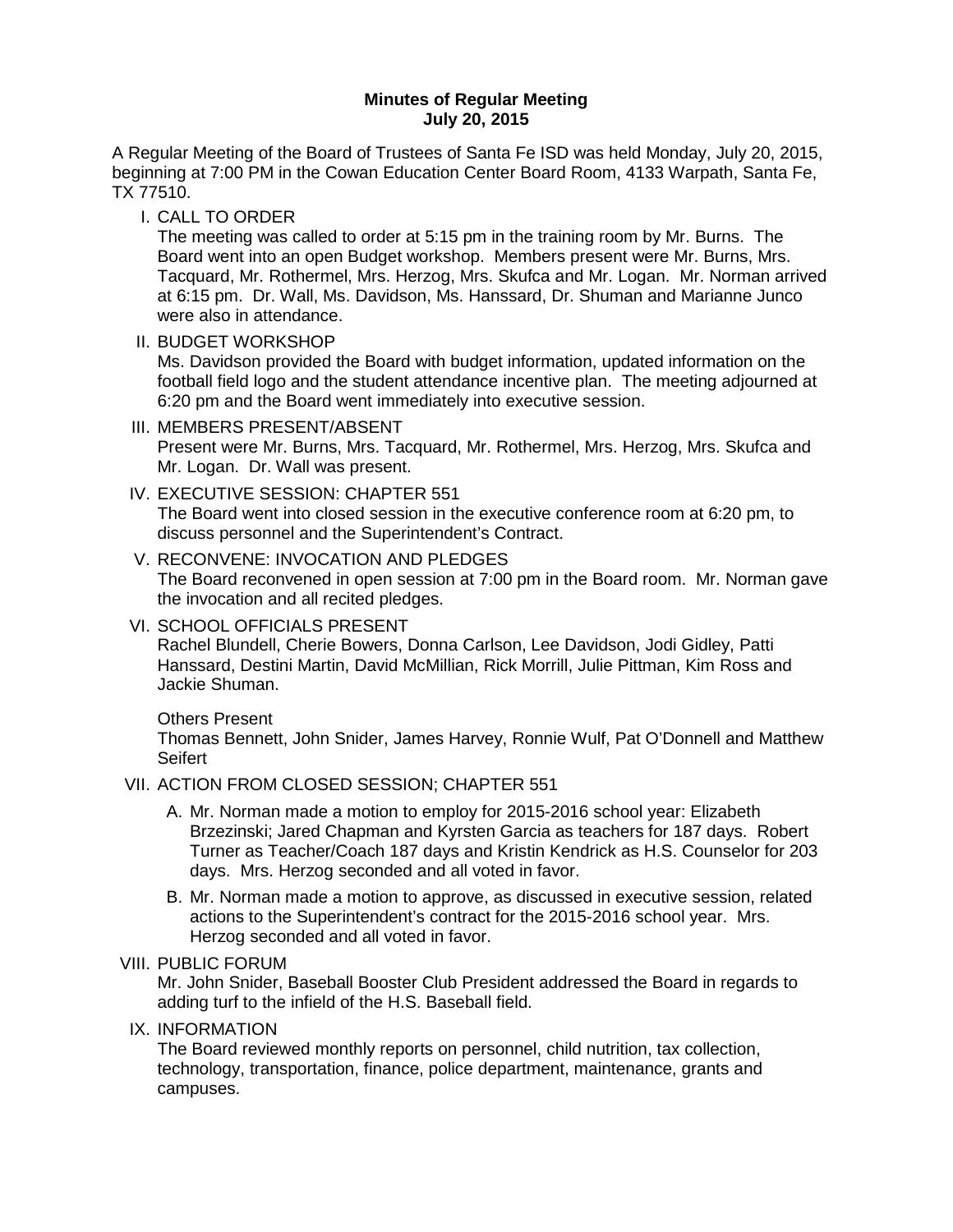- A. Mr. McMillian introduced Mark McKinney as the new Assistant Transportation Director for the District.
- B. Ms. Davidson reported on the Quarterly Investment Report for the 3rd Quarter. There have been no changes to the structure of SFISD investments.
- C. Mrs. Gidley gave an annual update on the Santa Fe Texas Education Foundation funding and disbursements for the 2014-2015 fiscal year.

#### X. CONSENT AGENDA

Mr. Norman made a motion to approve the following consent agenda items as presented. Mrs. Herzog seconded and all voted in favor.

- A. Minutes of June 15, 2015 and July 8, 2015.
- B. Accounts Payable of \$876,118.32
- C. Budget Amendment #13
- D. 2015-2016 Collegiate High School MOU with College of the Mainland
- E. 2015-2016 COM Partnership Agreement Dual Credit
- F. 2015-2016 MOU with Hitchcock ISD Auto Tech Program
- G. Optional Flexible School Day for 2015-2016
- H. Waiver for SFHS Delayed Start Wednesday's
- I. Coastal Alternative Program (CAP) MOU for 2015-2016
- J. Renewal of Pest Control Contract 2015-2016
- K. Waste Service Contract 2015-2016

## XI. REGULAR AGENDA

- A. Mrs. Tacquard made a motion to approve DEC (LOCAL) Extended Leave as presented. Mrs. Herzog seconded and all voted in favor.
- B. Mr. Rothermel made a motion to approve FEC (LOCAL) Attendance for Credit as presented. Mrs. Herzog seconded and all voted in favor.
- C. Mrs. Tacquard made a motion to approve FMH (LOCAL) Commencement Exercises as presented. Mr. Rothermel seconded and all voted in favor.
- D. Mrs. Tacquard made a motion to approve HR Regs 7.10 Reimbursement Upon Retirement as presented. Mr. Rothermel seconded and all voted in favor.
- E. Mrs. Tacquard made a motion to approve Resolution Regarding Wages During Emergency School Closings as presented. Mrs. Herzog seconded and all voted in favor.
- F. Mr. Norman made a motion to approve the Resolution Delegating Hiring Authority to the Superintendent as presented. Mrs. Herzog seconded and all voted in favor.
- G. Mrs. Skufca made a motion to approve the purchase of the Proclamation 2015 Instructional Materials Allotment Adoption for K-12 Social Studies and High School Math as listed on the attached documents, not to exceed \$450,000.00. Mrs. Tacquard seconded and all voted in favor.
- H. Mr. Norman made a motion to approve School Health Advisory Council activities for 2014-2015. Mr. Rothermel seconded and all voted in favor.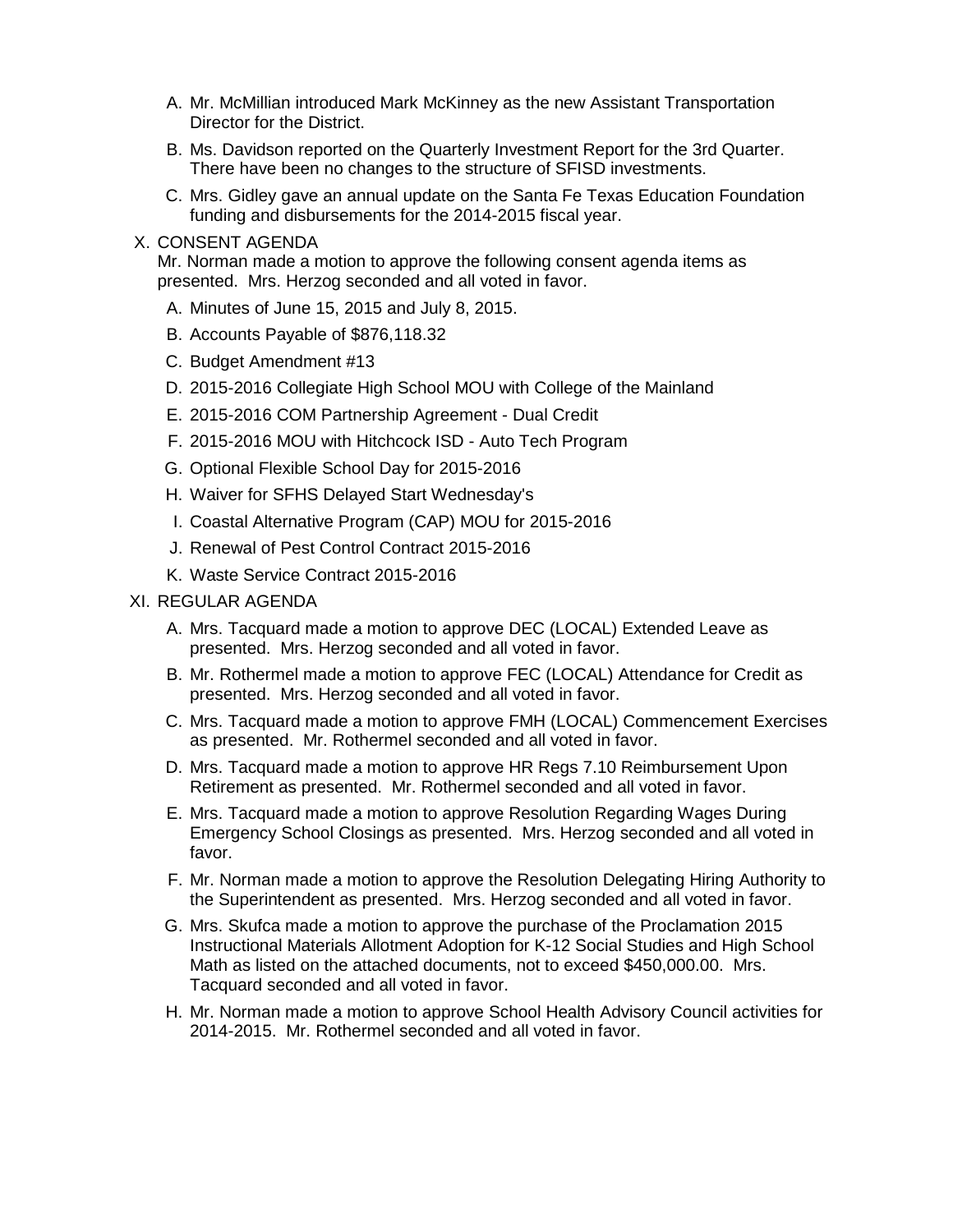- I. Mr. Norman made a motion to approve acceptance of all donations greater than \$5,000 received for the month of June. Total of all donations greater than \$5,000 for the month of June is \$43,064.05. Mr. Rothermel seconded and all voted in favor.
- J. Mr. Logan made a motion to approve the Employees Attendance Incentive Plan as presented. Mrs. Tacquard seconded and all voted in favor.
- K. Mr. Norman made the motion to deny the request for Waiver of Penalties for parcel #P513406. Mrs. Herzog seconded and all voted in favor.
- L. Mrs. Skufca made a motion to approve the fees associated with the RediMD Health Services. The fees are \$1.50 per month (for 12 months) per employee (600-610). Mr. Rothermel seconded and all voted in favor.
- M. Mrs. Tacquard made a motion to approve the purchase of ENO Boards at a cost not to exceed \$51,000. Mrs. Herzog seconded and all voted in favor.
- N. Mr. Norman made a motion to approve an Attendance Waiver for Dates Specified in School Year 2014-2015. Mrs. Tacquard seconded and all voted in favor.

## XII. BOARD COMMUNICATION

# Ms. Hanssard

- Noted the dates for New Teacher Breakfast and Convocation and invited the Board to attend. Ms. Hanssard attended the Snowdrop Foundation luncheon where Coach Anna Marie Milligan was honored for her contributions on coordination of students, staff and community in selling "Rally Round the Cause" t-shirts, cups and lanyards to raise money each year. Since 2009, Coach Milligan's efforts have raised \$65,079.71 to help research for Pediatric Cancer. Ms. Hanssard introduced the lone finalist for Band Director, Matthew Seifert. Thanked the Principals and Directors on their efforts with hiring staff.
- Ms. Davidson
	- Introduced Marianne Junco, Accounting Coordinator to the Board.
- Mr. Logan
	- Wished everyone a safe week.
- Mrs. Skufca
	- Congratulated Coach Milligan on her award. Impressed by the school groups and community that rise to the occasion for charitable donations.
- Dr. Shuman
	- Proud of SFISD teachers attending trainings here at the District and collaborating with Curriculum staff on what went well and what needs to be improved for the upcoming school year.

Mrs. Tacquard

- Enjoy your summer.
- Mr. Rothermel
- Congratulated Coach Milligan on her award. Welcomed new band director. Mrs. Herzog
	- Welcomed all new hires to SFISD.
- Mr. Norman
	- Welcomed all the new hires. Appreciative of all the hard work going on this summer. Enjoy the rest of your summer.

Mr. Burns

• Welcomed the new hires to our great district. Wished everyone a safe rest of the summer.